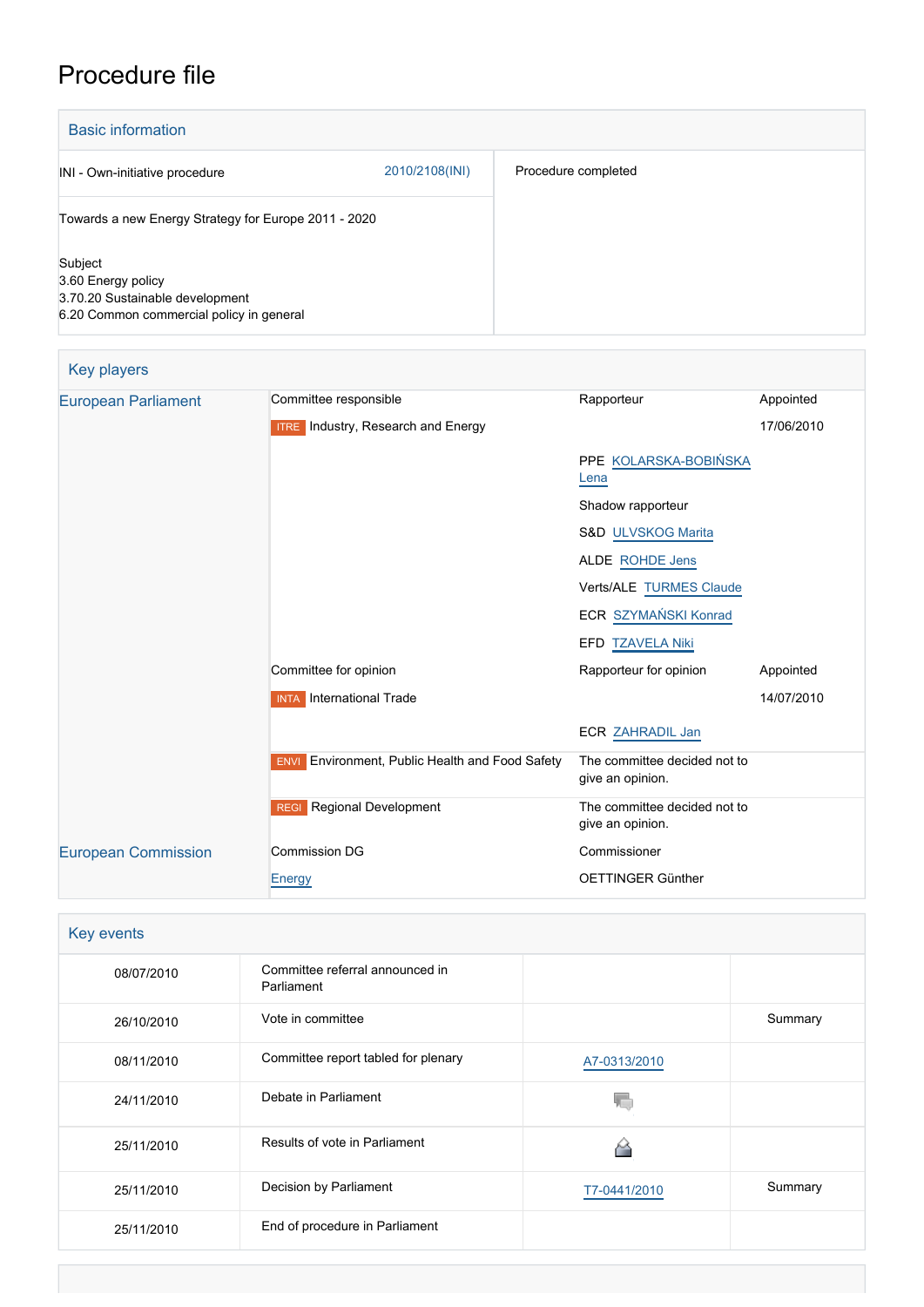#### Technical information

| Procedure reference        | 2010/2108(INI)                 |
|----------------------------|--------------------------------|
| Procedure type             | INI - Own-initiative procedure |
| Procedure subtype          | Initiative                     |
| Legal basis                | Rules of Procedure EP 54       |
| Other legal basis          | Rules of Procedure EP 159      |
| Stage reached in procedure | Procedure completed            |
| Committee dossier          | ITRE/7/03191                   |

### Documentation gateway

| Committee draft report                                 |             | PE445.675    | 13/07/2010 | EP |         |
|--------------------------------------------------------|-------------|--------------|------------|----|---------|
| Amendments tabled in committee                         |             | PE448.780    | 14/09/2010 | EP |         |
| Amendments tabled in committee                         |             | PE448.829    | 15/09/2010 | EP |         |
| Committee opinion                                      | <b>INTA</b> | PE445.901    | 28/09/2010 | EP |         |
| Committee report tabled for plenary, single<br>reading |             | A7-0313/2010 | 08/11/2010 | EP |         |
| Text adopted by Parliament, single reading             |             | T7-0441/2010 | 25/11/2010 | EP | Summary |

## Towards a new Energy Strategy for Europe 2011 - 2020

The Committee on Industry, Research and Energy adopted an own-initiative report by Lena KOLARSKA-BOBINSKA (EPP, PL) on the subject ?Towards a new Energy Strategy for Europe 2011-2020?.

Members consider that any future strategy should seek to fulfil the Lisbon Treaty's core objectives of a single energy market, security of supply, energy efficiency and savings and the development of new and renewable forms of energy and the promotion of energy networks.

They consider it should also contribute to:

- affordable energy prices for the benefit of all consumers,
- the enhancement of renewables in the framework of sustainable energy production, and the development of interconnected, integrated interoperable and smart energy networks, and
- lead to a reduced reliance on energy imports and an increase in indigenous energy production, while maintaining competitiveness and industry growth and the reduction of greenhouse gas emissions.

The report stresses the Union needs a long-term vision for an efficient and sustainable energy policy to 2050, guided by its long-term emissions reduction goals. It calls for plans to be drawn up for a European Energy Community involving strong cooperation on energy networks and European funding of new energy technologies.

Ensure the functioning of the energy market: the report stresses the need to fully implement current EU energy legislation and calls on the Commission to ensure that current internal market directives are fully and properly implemented and transposed by Member States. It also emphasises the need to ensure security of supply for Europe?s power generation stock by, in particular, developing an industrial policy which promotes long-term investment in the means of electricity production in the EU.

Members believe that the role of energy market regulators and cooperation between national regulators, competition authorities and the Commission should be strengthened. They stress the need to increase the transparency and improve the functioning of wholesale energy markets for the benefit of consumers.

The Commission is asked to organise an annual summit on energy issues, and there is support for the idea of a special meeting of the European Council focusing on relevant energy policy issues.

Support modern integrated grids: the report emphasises that any delay in the development of a modern and smart EU-wide electricity and gas grid jeopardises the EU?s ambition to achieve by 2020 its 20-20-20 energy and climate objectives and to meet the EU 2050 objectives. It stresses that only a pan-European energy network, which takes no account of Member State borders, will make the completion of the internal energy market possible.

The committee believes that the forthcoming Commission ?Blueprint for a North Sea offshore grid?, together with other regional initiatives such as the ?Mediterranean Ring? and the ?Baltic Interconnection Project?, should become one of the building blocks for developing a European Supergrid and calls on the Member States and the Commission to set aside the resources required for its development.

Members believe that the current programme for the Trans-European Energy Networks (TEN-E) was inefficient, did not contribute significantly to the construction of interconnection between Member States and needs to be adjusted.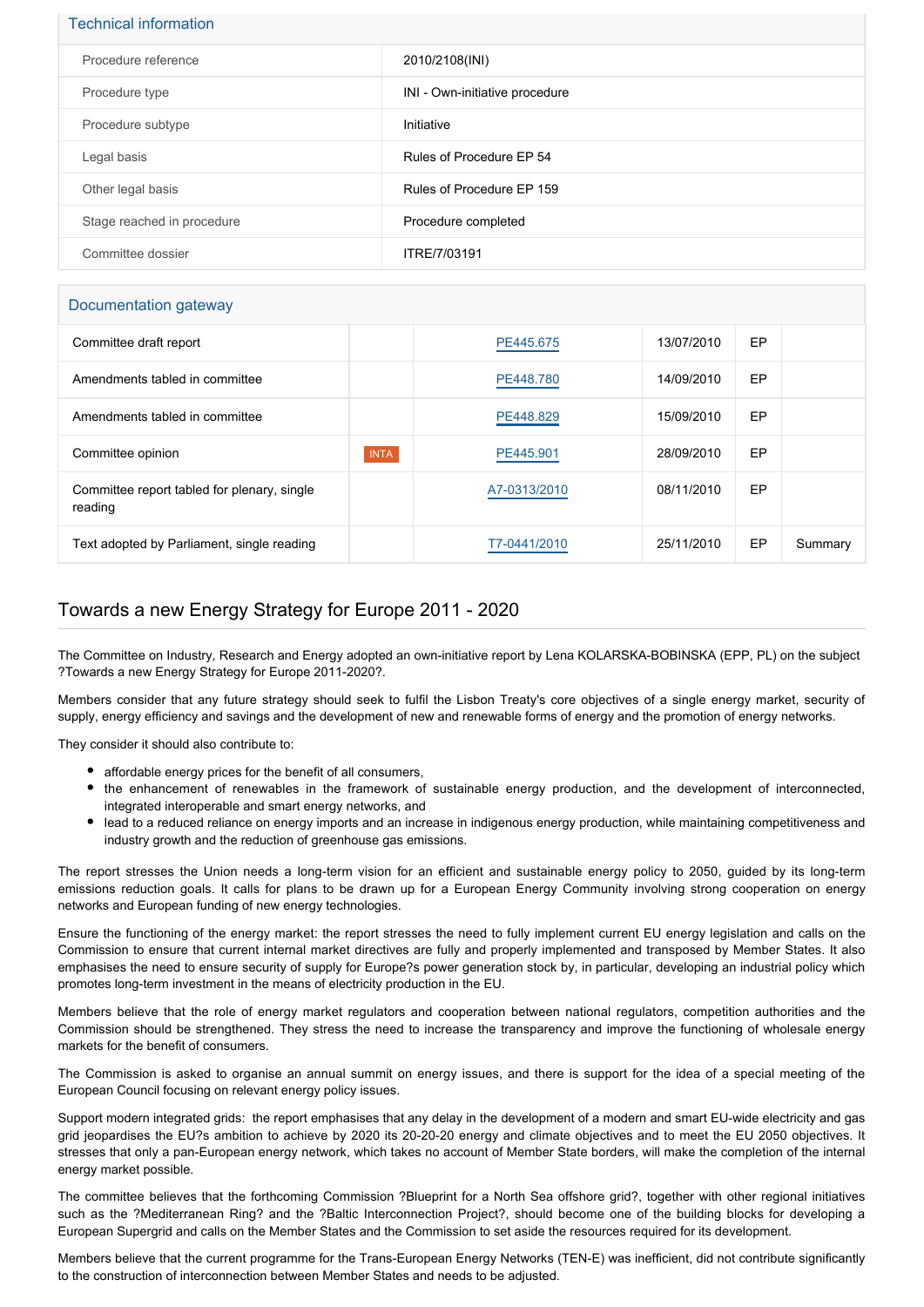Financing of energy policy: Members consider that the new multiannual financial framework should reflect the EU's political priorities as outlined in the 2020 Strategy, which implies that a significantly higher proportion of the budget should be allocated to energy policy, including modern and smart energy infrastructure, energy efficiency, renewable-energy projects and research, development and deployment of new energy technologies.

The Commission is invited to supplement or replace traditional grants by innovative financial instruments (for instance, risk-sharing facilities and loan schemes by public banks) and to encourage Member States to use such innovative financial instruments to support investments.

Better exploit the EU's energy efficiency and renewable energy potential: Members take the view that energy efficiency and energy savings should be key priorities of any future strategy. They call on the Commission and the Member States to put energy efficiency at the top of the EU agenda, and for the implementation of existing legislation to be stepped up and for the timely adoption by the Commission of an ambitious Energy EfficiencyAction Plan (EEAP).

The committee calls on the Commission to present an evaluation of the implementation of the existing legislation. Members consider that, if the evaluation reveals unsatisfactory implementation of the overall energy efficiency strategy and the EU is therefore projected not to reach its 2020 energy efficiency target, the EEAP should include a commitment by the Commission to propose further EU measures for Member States, such as individual energy efficiency targets which correspond to at least 20% energy savings at EU level in line with the EU2020 headline targets and which take into account relative starting positions and national circumstances.

The report calls for the setting in place in the longer term of a system of EU-wide incentives for renewable sources. It invites the Commission and the Member States to incorporate financial and fiscal instruments for energy efficiency (notably as regards improvements to buildings) in their national energy efficiency action plans.

Ensure security of energy supply: Members consider that the EU must ensure that its energy policy has a strong and coherent international dimension and must integrate energy considerations into its external policies and actions. The High Representative of the Union for Foreign Affairs and Security Policy should give strong diplomatic support to the EU's energy policy, with the aim of enhancing energy security.

The Commission and Council are invited to work closely with NATO to ensure a consistency between the Union's and NATO's strategies on energy security.

The committee calls for the further extension of membership of the Energy Community Treaty (ECT) to more of the EU's neighbouring countries, notably countries in the Eastern Partnership.

The Commission is invited to:

- step up, through trade agreements, the process of adopting EU-compatible safety and energy-efficiency rules for the generation, transmission, transit, storage and processing/refining of energy imports and exports,
- propose at WTO level global standards to boost open and fair trade in safe and renewable energy sources and new innovative energy technologies,
- work towards a negotiated settlement leading to the full acceptance of the principles of the energy charter and its protocols by Russia,
- proceed further, along with the Member States concerned, with the implementation of the EU Southern Gas Corridor, especially the Nabucco project,
- promote, with the Member States concerned, DESERTEC and TRANSGREEN in the context of the Mediterranean Solar Plan initiatives by supporting solar power plants and other sustainable renewable energy technologies in the North African region and its connection to the European grid.

With regard to those Member States which have chosen nuclear energy as a part of their energy mix, Members believe that the establishment of EU minimum standards for licensing and design certification for new nuclear power plants would be useful with a view to ensuring the highest possible degree of safety of the technology.

The report also supports the construction of LNG terminals and interconnections, notably in countries most vulnerable to disruptions of gas supply, and stresses the importance of further expansion of the European LNG fleet, thereby enhancing the EU's energy security.

Promote energy research and development and innovation: the committee supports the development of cost-efficient new technologies for the forecasting of variations in energy production, demand-side management, electricity transmission and electricity storage (including the use of hydrogen and other fuel cells), which would make it possible to increase total base demand.

The report emphasises that Europe should be at the cutting edge in the development of energy-related Internet technologies and low-carbon ICT applications.

Members believe that research and development in the area of energy technology innovation, with a particular focus on new, clean, sustainable and efficient energy technologies, should be a central priority of the new Eighth Framework Programme for Research and Development.

Members call on the Commission to integrate sustainable transport into the energy strategy in a manner that exploits the full potential of all the various technologies, including by means of an adequate regulatory framework and an action plan on green vehicles.

Members point out that research in the field of energy should also contribute to improving the competitiveness of European industry. In this regard, they believe that standardisation efforts involving the EU's strategic partners (such as China, Japan, India, Russia and the US) as regards new low-carbon energy technologies, including electric vehicles, are vital to ensure that European innovations are fully tradable on the international market.

Putting consumers and citizens benefits at the centre of EU energy policy: the report underlines the importance of smart meters as a means of helping consumers to monitor more effectively their consumption. It stresses that informing society about the benefits of smart metering is crucial to its success. It also points out that Parliament has called as a policy goal for 50% of homes in Europe to be fitted with smart meters by 2015 and an obligation on the part of the Member States to guarantee that at least 80% of consumers are equipped with intelligent metering systems by 2020.

## Towards a new Energy Strategy for Europe 2011 - 2020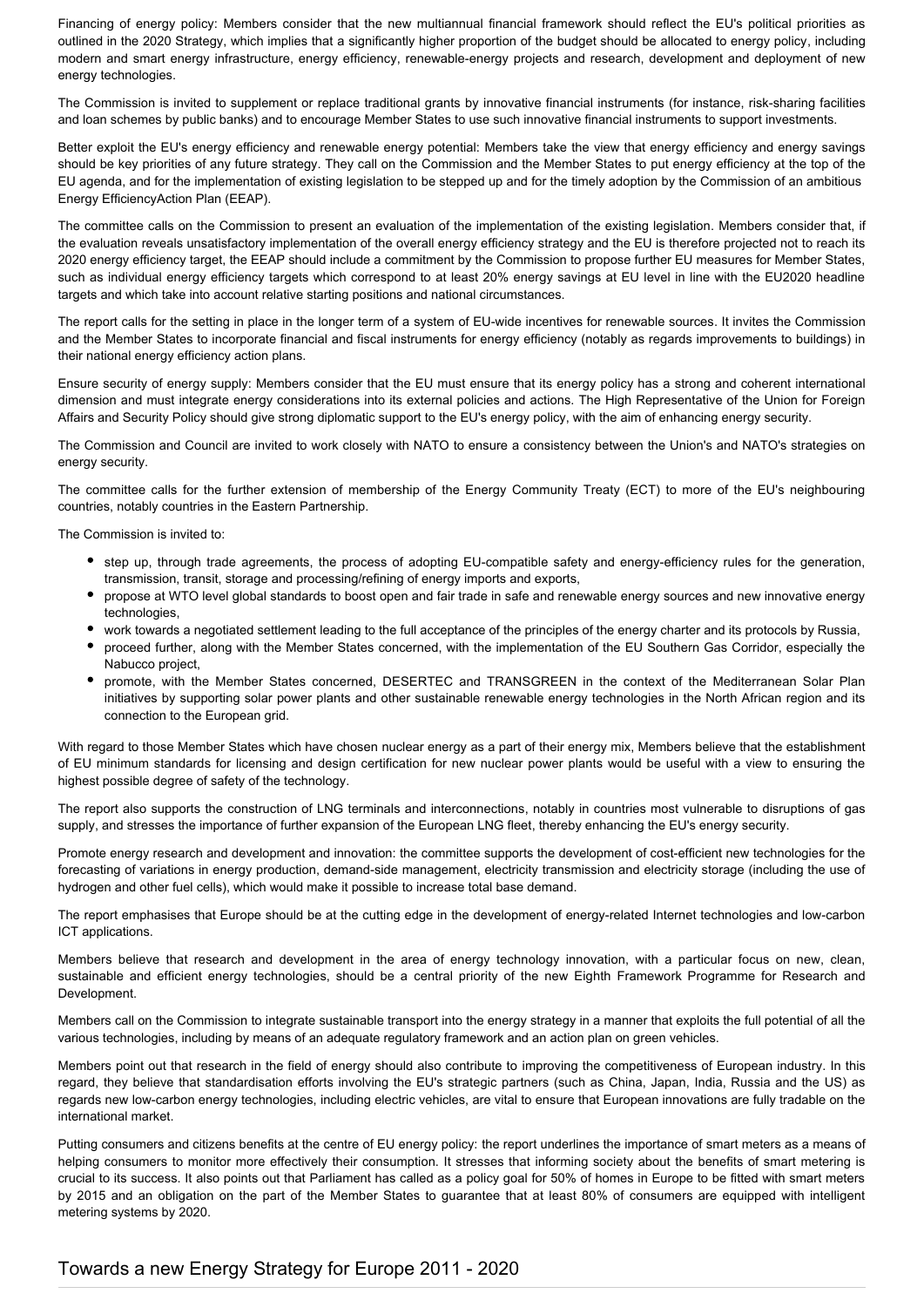The European Parliament adopted by 506 votes to 52, with 62 abstentions, a resolution on the subject of ?Towards a new Energy Strategy for Europe 2011-2020?.

A strategy to guarantee the full implementation of the Lisbon Treaty: Parliament considers that any future strategy should seek to fulfil the Lisbon Treaty's core objectives of a single energy market, security of supply, energy efficiency and savings and the development of new and renewable forms of energy and the promotion of energy networks.

Members consider that the strategy should be carried out in a spirit of solidarity and responsibility and contribute to:

- affordable energy prices for the benefit of all consumers,
- the enhancement of renewables in the framework of sustainable energy production, and the development of interconnected, integrated interoperable and smart energy networks, and
- lead to a reduced reliance on energy imports and an increase in indigenous energy production, while maintaining competitiveness and industry growth and the reduction of greenhouse gas emissions.

The resolution stresses the Union needs a long-term vision for an efficient and sustainable energy policy to 2050, guided by its long-term emissions reduction goals and complemented by precise and comprehensive short- and medium-term action plans. It calls for plans to be drawn up for a European Energy Community involving strong cooperation on energy networks and European funding of new energy technologies.

Ensure the functioning of the energy market: Parliament stresses the need to fully implement current EU energy legislation and calls on the Commission to ensure that current internal market directives are fully and properly implemented and transposed by Member States. Should Member States fail to respond, the Commission should consider as a final measure the resubmission of key provisions of current internal market directives in the form of regulations, to ensure full direct application across the single market.

The resolution also emphasises the need to ensure security of supply for Europe?s power generation stock by, in particular, developing an industrial policy which promotes long-term investment in the means of electricity production in the EU.

Members believe that the role of energy market regulators and cooperation between national regulators, competition authorities and the Commission should be strengthened. They stress the need to increase the transparency and improve the functioning of wholesale energy markets for the benefit of consumers.

The Commission is asked to organise an annual summit with representatives of the committees of the national parliaments responsible for energy matters and Members of the European Parliament and stakeholders in EU energy-related policies and legislation.

Support modern integrated grids: the resolution emphasises that any delay in the development of a modern and smart EU-wide electricity and gas grid jeopardises the EU?s ambition to achieve by 2020 its 20-20-20 energy and climate objectives and to meet the EU 2050 objectives. It stresses that only a pan-European energy network, which takes no account of Member State borders, will make the completion of the internal energy market possible.

The committee believes that the forthcoming Commission ?Blueprint for a North Sea offshore grid?, together with other regional initiatives such as the ?Mediterranean Ring? and the ?Baltic Interconnection Project?, should become one of the building blocks for developing a European Supergrid and calls on the Member States and the Commission to set aside the resources required for its development.

Members believe that the current programme for the Trans-European Energy Networks (TEN-E) was inefficient, did not contribute significantly to the construction of interconnection between Member States and needs to be adjusted.

Financing of energy policy: Members consider that the new multiannual financial framework should reflect the EU's political priorities as outlined in the 2020 Strategy, which implies that a significantly higher proportion of the budget should be allocated to energy policy, including modern and smart energy infrastructure, energy efficiency, renewable-energy projects and research, development and deployment of new energy technologies.

The Commission is invited to supplement or replace traditional grants by innovative financial instruments (for instance, risk-sharing facilities and loan schemes by public banks) and to encourage Member States to use such innovative financial instruments to support investments.

Better exploit the EU's energy efficiency and renewable energy potential: Members take the view that energy efficiency and energy savings should be key priorities of any future strategy. They call on the Commission and the Member States to put energy efficiency at the top of the EU agenda, and for the implementation of existing legislation to be stepped up and for the timely adoption by the Commission of an ambitious Energy Efficiency Action Plan (EEAP).

Parliament calls on the Commission to present an evaluation of the implementation of the existing legislation. Members consider that, if the evaluation reveals unsatisfactory implementation of the overall energy efficiency strategy and the EU is therefore projected not to reach its 2020 energy efficiency target, the EEAP should include a commitment by the Commission to propose further EU measures for Member States, such as individual energy efficiency targets which correspond to at least 20% energy savings at EU level in line with the EU2020 headline targets and which take into account relative starting positions and national circumstances.

The resolution calls for the setting in place in the longer term of a system of EU-wide incentives for renewable sources. It invites the Commission and the Member States to incorporate financial and fiscal instruments for energy efficiency (notably as regards improvements to buildings) in their national energy efficiency action plans.

Ensure security of energy supply: Parliament considers that the EU must ensure that its energy policy has a strong and coherent international dimension and must integrate energy considerations into its external policies and actions. The High Representative of the Union for Foreign Affairs and Security Policy should give strong diplomatic support to the EU's energy policy, with the aim of enhancing energy security.

Members believe that, in the short to medium term, priority should be given to strategic energy infrastructure development and to expanding the relationship with central suppliers and transit countries. However, they take the view that the most effective and sustainable long- term solution is achievable through the implementation of energy efficiency and energy-saving measures and the use of indigenous sustainable energy sources;

The Commission and Council are invited to work closely with NATO to ensure a consistency between the Union's and NATO's strategies on energy security.